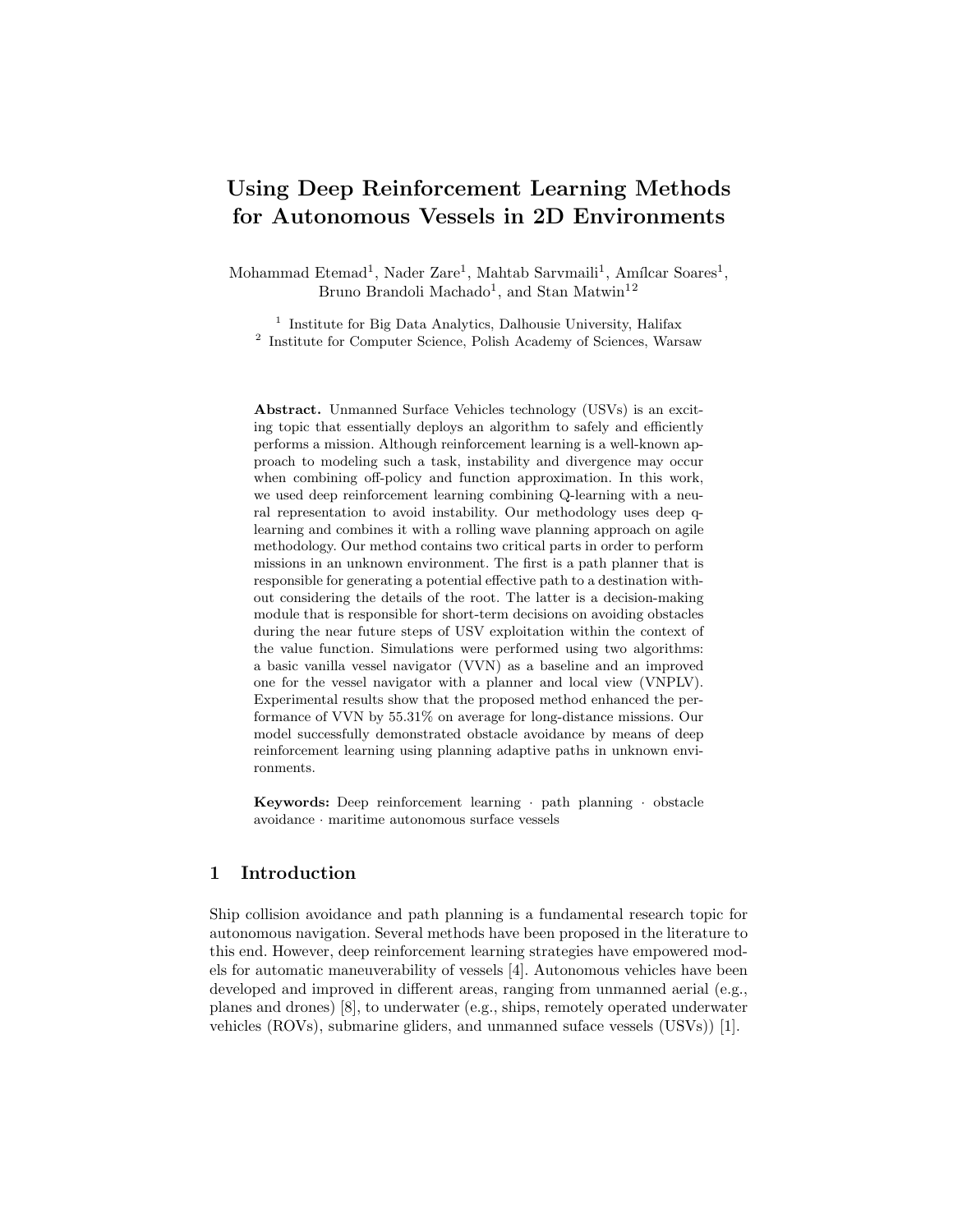#### 2 M. Etemad et al.

Path planning has the objective of generating a path between an initial location and the desired destination with an optimal or near-optimal performance under specific constraints. Avoiding obstacles in real or simulated environments is an essential task for safely driving USVs towards a target without human intervention [5]. For example, in marine application scenarios, it is of extreme importance to avoid obstacles such as rocks, floaters, debris, and other ships [4].

In this paper, we develop a new method for path planning and obstacle avoidance in marine environments by using deep reinforcement learning (DRL) and local view strategy, namely Vessel Navigator with Planner and Local View (VNPLV). Unlike previous method as proposed in [16], which has a single environment with a fixed origin and destination points, we developed a methodology that can surpass traditional global approaches in unknown environments without any limitation of various origin and destination points. Basically, we improve the performance of the model by feeding it with CNN features and reducing the number of states using the Ramer–Douglas–Peucker algorithm. Results show that we can further enhance our model by using the idea of rolling wave planning and that our method benefits from combining the path planner for longterm planning and local view for short term decisions [9].

We summarize the contributions of our work as follows. Inspired by agile methodology, we implemented the idea of rolling wave planning by using a deep reinforcement learning model for short-term decision making and a planner for longterm general planning. ii) We created 2D marine environments by extracting information of geographical layers. iii) We developed a deep reinforcement learning method for agents that simulates USV movements. Agents trained by our method are able to autonomously plan their path and avoid obstacles in a simulated 2D marine environment. iv) We performed extensive experiments by means of simulations comparing our method and a baseline and propose a metric named Rate of Arrival to Destination (RATD) to evaluate the performance of our method.

The rest of this paper is organized as follows. Section 2 presents some related works in the area of path planning, reinforcement learning, and deep reinforcement learning. In Section 3, we provide definitions used across our work and detail our four proposed methods. Section 4 demonestrates the performance of our method in a simulated marine environment. Finally, Section 5 concludes the work and also discusses future works.

## 2 Related works

In recent years USVs have attracted a great deal of attention from several maritime companies and research groups all over the world. There exist several approaches developed and applied for the USVs, which are mainly divided into path planning, obstacle avoidance, and intelligent optimization methods. We divide this section into three subsections to which our work is related.

Traditional path planning approaches. Several research methods on collision avoidance have been developed for path planning based on A\* and Artificial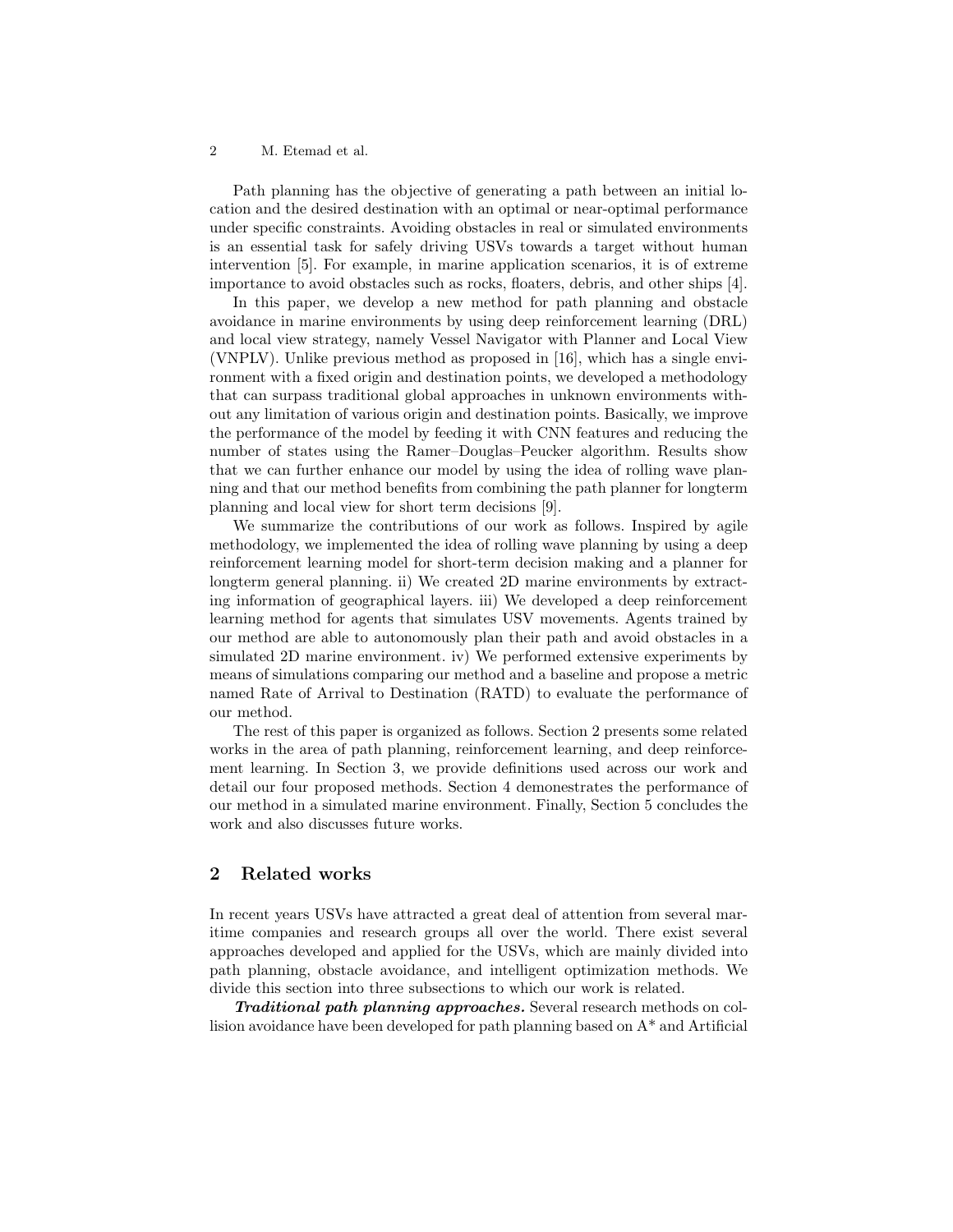Potential Field (APF). The algorithm  $A^*$  is a global heuristic search strategy that takes into account both the start position and the destination. However, the algorithm is considered in the literature to be an inefficient search in a large grid map. The works of [3] and [17] proposed hierarchical path planning strategies to improve the efficiency of  $A^*$ . In contrast to  $A^*$  algorithm, APF employs repulsive fields to model the environment with higher efficiency [10]. Such a strategy can create a smoother path when it compares with A\*.

Reinforcement learning. Some articles have employed reinforcement learning (RL) for the collision avoidance and path planning task to improve the autonomy of the obstacle avoidance system. Reinforcement learning is a classical machine learning method, first proposed by Sutton in 1984, and widely explored in the '90s. It has been widely used in the artificial intelligence field. Although the main algorithm used for path planning is Q-Learning [13], many methods in the literature are hybrid of RL with other methods [11]. In general, the two main drawbacks of RL approaches are the high cost of the learning process that depends on the environment and the user condition, and the degrees of freedom (DOF). Although the reinforcement learning algorithms have shown successful performance in variety of domains, their applicability has been restricted to fully observable low-dimensional state spaces domains.

**Deep reinforcement learning.** DRL is a novel topic which has been emerged to address the challenges of using RL in complex, high dimensional problems. In addition to the outstanding performance of Deep RL models in other domains, they have attracted a lot of attention in ship collision avoidance topic. The work of [4] proposed a deep reinforcement learning obstacle avoidance approach with the deep Q-network architecture for unmanned marine vessels in unknown environment. The authors presented a learning policy for obstacle avoidance at a safe distance in unknown environments with 3-DOF. They used the replay buffer and self-play trials to learn the control behaviors. Recently, [13] presented a prototype of multiple autonomous vessels controlled by deep q-learning. Their reward function and the training process were designed with respect to the maneuverability of the vessel, including speed, and acceleration. The incorporated navigation rules employed the conversion to navigational limitation by polygons or lines.

It is also important to point out that there exist two kinds of analysis regarding the enviroment exploration: (i) the global view, and (ii) the local view. Environment exploration is linked to the performance of the approaches, but there is no strict definition related to the size of the local view. The most noteworthy approach for local view strategy is based on line-of-sight (LOS), presented by [14]. Moreover, utilizing a local view became a best practice in some strategic game solvers such as [15].

In this paper we present a path planning method using deep q-learning with unknown position of dynamically generated obstacles in the environment. Our DRL-based method is focused on a local view strategy which reduces the number of states. Our policy is obtained using four different iterations of evolving our proposed work evaluated in simulation experiments detailed in Section 3.2.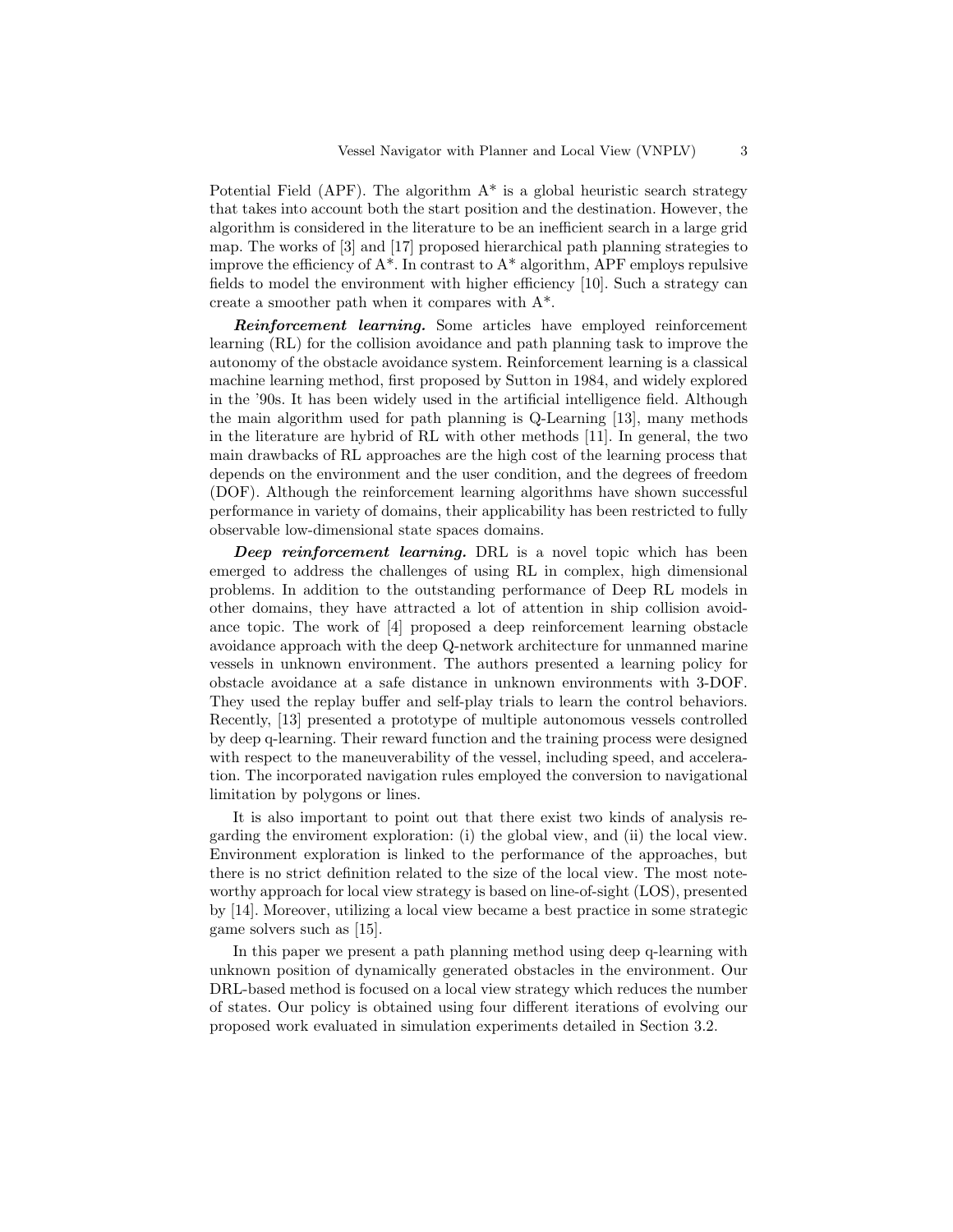## 3 A New DRL Method for Unmmaned Surface Vessels

In this section we go through the details of the proposed method. First, we define the main concepts used to model our agent-environment approach (Section 3.1). After that, we describe our proposed method for path planning and obstacle avoidance in the maritime domain (Section 3.2).

#### 3.1 Definitions

In this work, an **agent** is a vessel voyaging from an origin in the environment with the objective of safely arriving at a desired destination in the environment. The **environment** is a bounding box area that contains a body of water that an agent can voyage through and variety of lands which the agent cannot travel through. The environment has access to a layer of obstacles, such as vessels moving in the environment. Our agent can take some actions from a set of directions to move from its current location to its next location in a direction for 0.001 degrees, which is about 100 meters of distance traveled in the real world.

An *origin point* is the position of an agent at the first moment of the training or testing phases of our methods. This means that our agent is positioned at the location of the origin point at the start of each experiment or training episode. We can define an origin point,  $OP = (x_s, y_s)$ , as a tuple where  $x_s$  is the latitude of the agent at the start of the experiment or training episode, and  $y_s$ is the longitude of the agent.

The **destination point** is the final geographical position that an agent should arrive at. We define  $DP = (x_d, y_d)$  as a tuple where  $x_d$  is the latitude of the desired location that the agent aims to arrive at, and  $y_d$  is the longitude of that location.

We use eight discrete **actions**  $A = \{N, S, E, W, NE, NW, SE, SW\}$ , representing the directions North, South, East, West, Northeast, Northwest, Southeast, and Southwest, respectively.

In this work, we use five discrete *outcomes* for an action is taken by an agent  $O = \{hit an obstacle, hit land, arrive at target, vanish target, normal$ movement}. To **hit an obstacle** means that the agent hits one of the vessels moving in the environment. To **hit land** means the agent took a direction that moved it to a geographic area that has land, which is not suitable for the vessel. To **arrive at target** means that our agent successfully reached its destination point. To **vanish target** means that the agent is farther from the target than the distance threshold. Finally, a **normal movement** is an output where the agent has not finished its mission, but there is no reason to stop the voyage.

Each action and its outcome for our agent in the environment is considered as one **step**  $s_i = (a_i, o_i)$ , where  $s_i \in S$ ,  $a_i \in A$ ,  $o_i \in O$ , and S is the set of all possible steps. Therefore, each step moves our agent from a current state to a future state.

An *episode* is a set of consecutive steps with a fixed origin and destination point. In an episode, the agent voyages from the origin point with the objective of arriving at its destination point.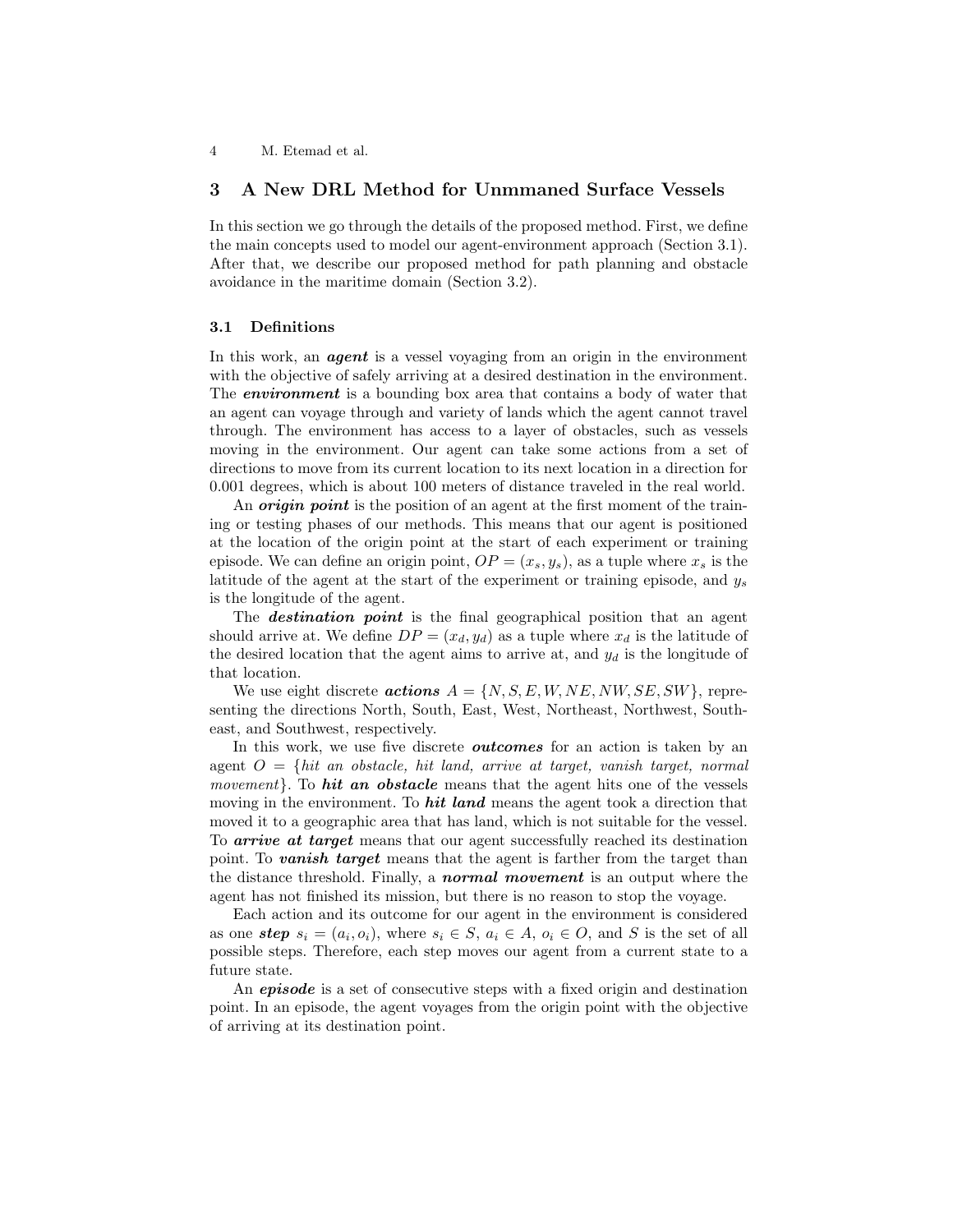An episode  $e_j = (OP_j, DP_j, \langle s_1, s_2, ..., s_n \rangle)$  - where  $OP_j$  is an origin point,  $DP_j$  is its destination point,  $\langle s_1, s_2, ..., s_n \rangle$  - is a sequence of steps, and  $e_i \in E$ , where E is the set of all possible episodes. The outcome of an episode is the outcome of the last step of that episode, which is  $s_n$ . When the outcome of an episode is to hit an obstacle, go to land, vanish target, this is considered to be a *failed episode*. If the outcome of an episode is *arrive at target*, this is considered to be a *successful episode*. In this work, we define a *maximum* number of steps for each episode because we want to encourage our agent to arrive at its destination as fast as possible and to avoid repetitive actions. If the number of steps in each episode exceeds this number, we call that episode a failed episode as well.

A **plan**, which is defined as  $p_k = (OP_k, DP_k, < e_0, e_1, ..., e_m)$  where,  $OP_k$ is an origin point,  $DP_k$  is its destination point, and  $\langle e_1, e_2, ..., e_m \rangle$  is a set of episodes. The destinations in each episode  $(e_0, e_1, ..., e_m)$  of a plan  $p_k$  are called intermediary goals, except for the last episode, which is the final destination reached by a plan. If the outcome of a plan is not reached the destination, we call that plan a *failed plan*. The *arrive at target* outcome means the agent has (i) arrived at target and (ii) the agent is in its destination. If the outcome of a plan is to reach the destination, we call that plan a successful plan.

We limit the knowledge our agent has about the environment so that the agent is only able to observe within the boundary around itself. This approach of creating a local view has been used in [15]; however, the local view of our work is not a limitation for an agent. In this way, we force the agent to learn general rules of movement, without memorizing the whole environment and the best paths. Furthermore, some details in the environment, such as dynamic obstacles that are far from an agent, can move to other locations by the time our agent arrives there.

Having access to full information about the environment would encourages our agent to memorize the environment. When an intermediary goal is outside of our agent's local view, a subset of our environment, we make an abstract



Fig. 1. Vanilla Vessel Navigator (VVN)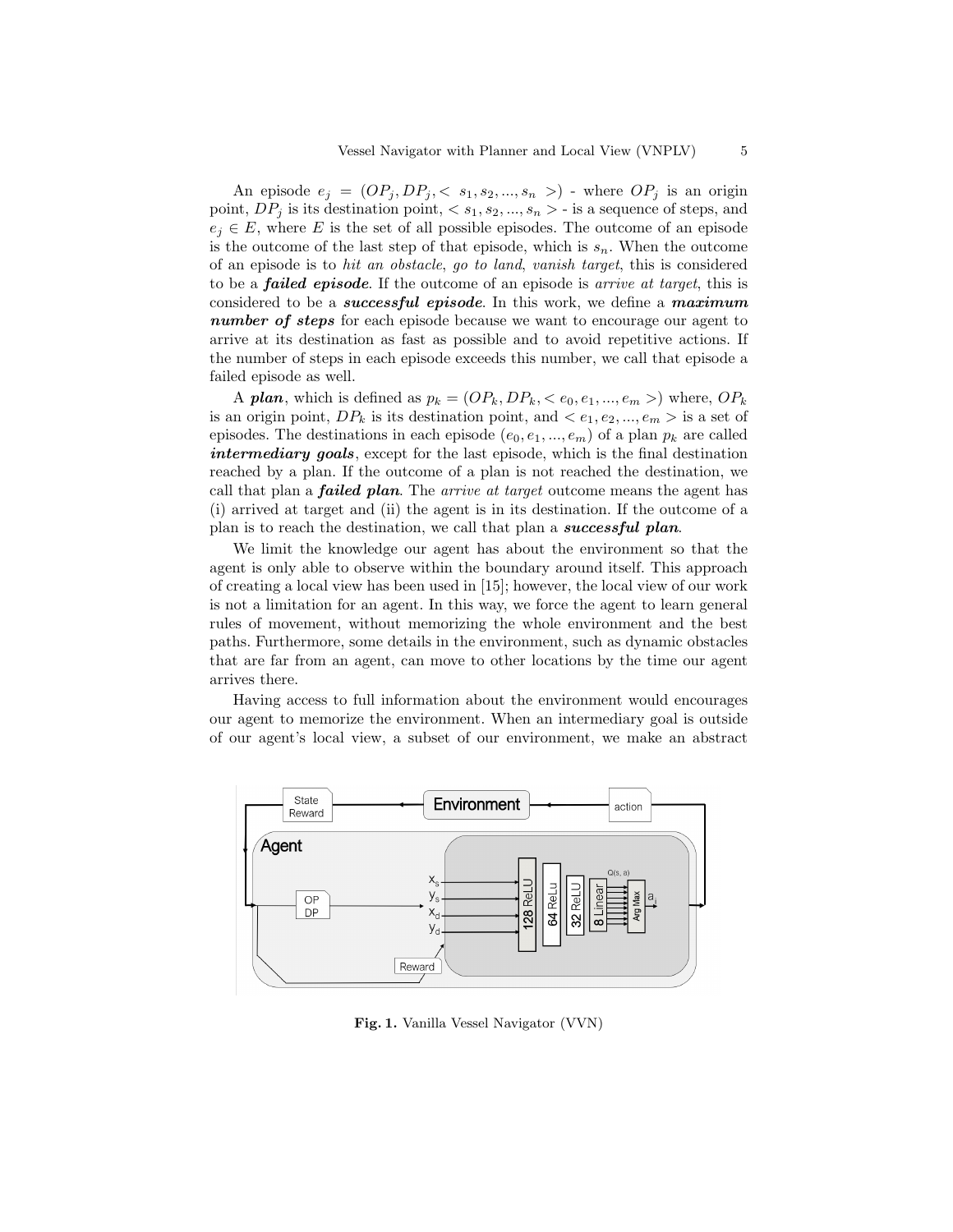#### 6 M. Etemad et al.



Fig. 2. Vessel Navigator with planner and localview (VNPLV)

line from the agent position to its intermediary goal and find the shadow of the intermediary goal inside the local view with some margin of freedom.

#### 3.2 Baseline and our proposed method

In Figures 1 and 2, we summarize the baseline method and our proposed one, respectively. In these figures,  $x_s$  and  $y_s$  are the origin point coordinates,  $x_d$ ,  $y_d$  are destination point coordinates,  $a_i$  is the action suggested by the method,  $Q(s, a)$  is the action value function that predicts the reward given to an agent if it selects an action a in state s, ReLU is a rectified linear unit, Linear is a linear activation function, Flatten is a flattening process that involves transforming the entire pooled feature map matrix into a single column, and Conv is a convolutional neural network. We detail how these methods work below.

#### Vanilla Vessel Navigator (VVN).

This method was implemented based on the work of [16], but we addressed the two limitations of their algorithm for a fair comparison with our method. The first limitation is that the model's destination is a static point, and as a result, the model is able to learn only routes to a single destination. The second limitation is that using the QLearning approach with a large and dynamic environment makes it impossible for QLearning to train.

In our implementation of the VVN method, the agent receives its origin and destination point with freedom inside the environment.

Figure 1 shows the architecture of this method where the origin point  $(x<sub>s</sub>)$ and  $y_s$ ), and destination point  $(x_d$  and  $y_d$ ) are the only inputs that feed our model. The output of this architecture, which is the *argmax* of the outputs of our neural network, determines the action of our agent. Since the objective of this paper is not to search for the best model for this architecture, we select one model with reasonably good results on training using a trial-and-error approach.

In the original model presented by [16], by changing the destination point, the agent would need to be trained again. Therefore agent trained by the original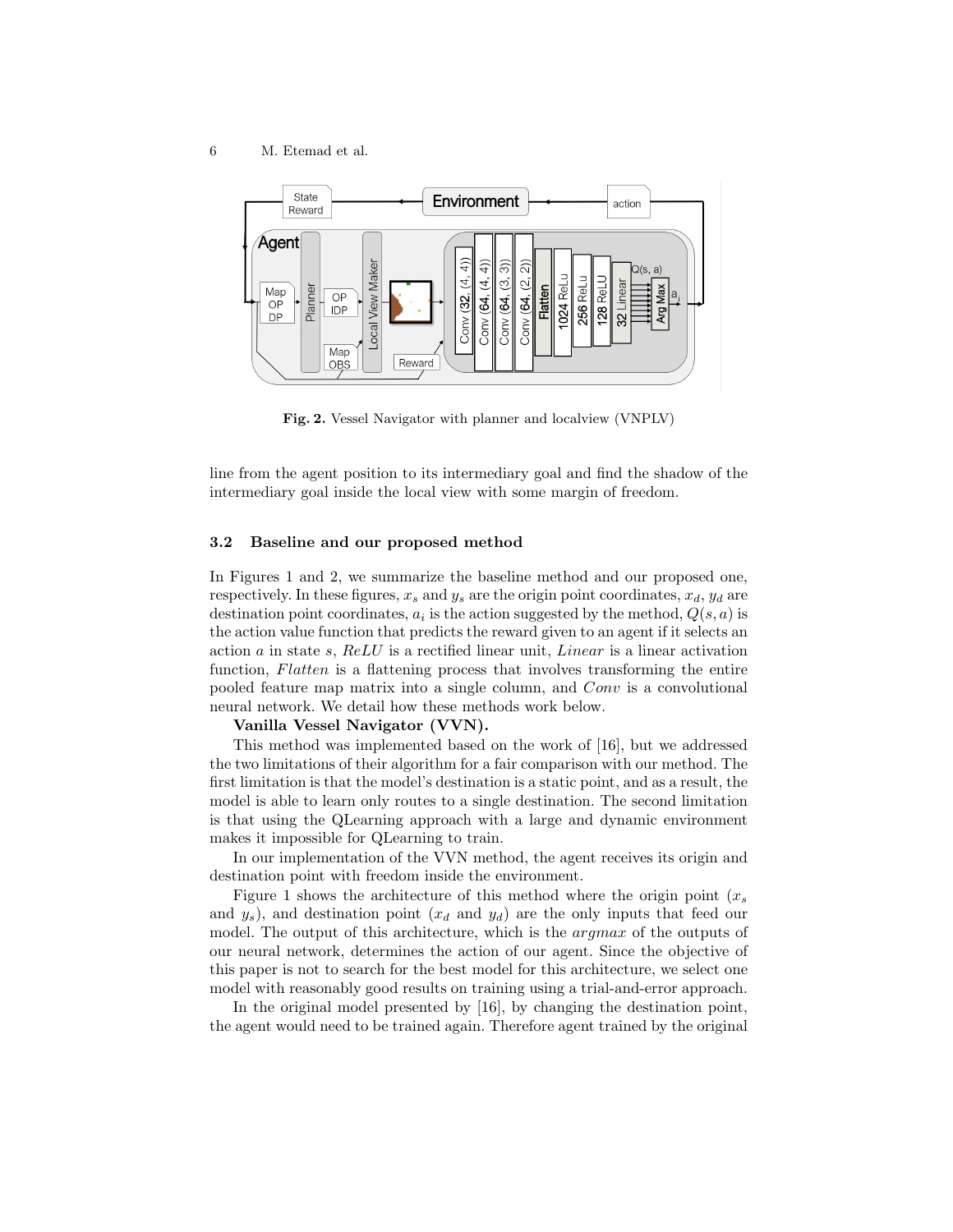method is not able to use its knowledge from previous training. Our modification removed this limitation so that the origin and destination points can be selected dynamically, and such retraining limitations are not necessary. Figure 1 shows the reactions between the agent and the environment. The agent receives two origin and destination points, OP and DP, from the environment and the reward that the agent gained during its last action. The neural network model estimates the next action of the agent by updating its parameters using the reward of the previous action.

#### Vessel Navigator with Planner and Local View (VNPLV).

In the first step of our proposed method (Figure 2), we introduce a path planner that makes a full plan from the start point to the destination without considering any dynamic obstacle in its way using the Floyd Algorithm [6]. The Floyd algorithm has the objective of finding the shortest paths in a weighted graph. This algorithm is computationally expensive but we only run it once for an environment and store the calculations results. This can be seen as high-level planning without considering the details of a plan. In the second step, we reduce this high-level plan by removing similar intermediary goals applying the Ramer–Douglas–Peucker algorithm [7], in our work  $\epsilon = 0.001$  geomtry degree. The Ramer–Douglas–Peucker algorithm has the objective of simplifying a curve composed of a line of segments to a similar curve with fewer points. This reduction gives our agent more flexibility in making local decisions. In the third step, our agent decides on the details of the plan in the near future to arrive at the shadow of its intermediary goal residing in the local view. The shadow is a point in the direction to intermediary goal inside a definde margin of the local view.in This work we use a margin of 3 pixcels. Our agent observes its local view and finds an abstract destination point, which is the shadow of the nearest intermediate destination provided by the path planner. This first destination point is the destination point of the first episode in this plan, which resides in the local view. The agent starts moving towards its abstract destination point, which is residing inside the local view. After achieving the intermediary goals (i.e., the destination point of that episode), the environment updates the destination point of the next episode in its plan. The idea of using CNN is not a novel idea and has been introduced in reinforcement learning by the work of [12]. Moreover, the idea of using a local view also is introduced in [15]. To the best of our knowledge, we are the first to use a combination of path planning and local view for implementing the rolling wave planning approach for this problem. In Figure 2, our agent benefits from two planning modules. First, the path planner provides a longterm plan without considering any dynamic obstacles on the way to arriving at the destination. Second, a DRL decision-making approach provides details for short-term decisions actions in detail. This part is responsible for avoiding obstacles and moving the agent safely in the near future.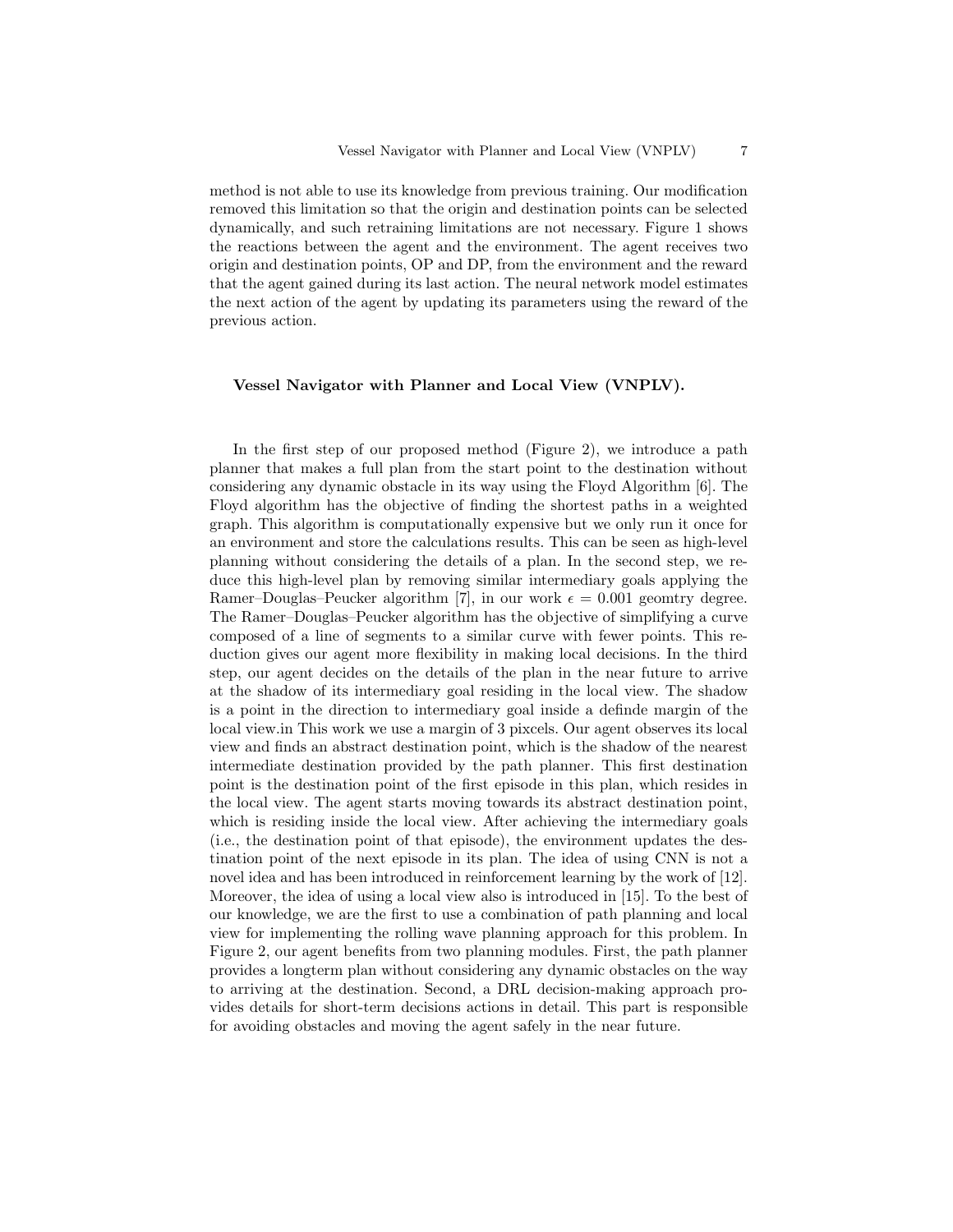8 M. Etemad et al.

### 4 Experiments

In this section we describe the dataset and evaluation metrics (Sec. 4.1), the setup for our algorithm (Sec. 4.2) and the experiments performed (Sec. 4.3).

#### 4.1 Dataset creation and evaluation metrics

We selected a region in the area of Halifax, Nova Scotia (Canada) with a bounding box (longitude, latitude) starting from (−63.69, 44.58) and ending at (−63.49, 44.73). We created a water and a land layer using public data on earth elevation using the NOAA<sup>3</sup> dataset.

Then we drew a buffer of 50 meters around the land and used it as the environment. We also randomly added some moving objects to play the role of obstacles in this simulated 2D environment. In this work, we dynamically generated the obstacles during an episode. However, the design we have in mind for the future is based on the assumption that these obstacles can be dynamic and can move based on traffic patterns, such as can be extracted from Automatic Identification System (AIS) messages.

We also defined a metric called RATD to measure the performance of a method as follows. When we test a method, we randomly generate a set of origin and destination points  $N$ . Such information is provided to the method being tested as an episode or a plan.

Then we observe if the method can successfully place the agent at its destination (i.e., a successful episode or a successful plan) or not (i.e., a failed episode or a failed plan). We count how many times a model successfully conducts the agent to its destination and call it P. The RATD is calculated as  $RATD = \frac{|P|}{|N|}$  $\frac{|P|}{|N|} * 100.$ 

#### 4.2 Training and testing setup

In our experiments, we use the reward function  $R(o_i \in O)$  detailed in Equation 1, where  $\Delta_d$  is the distance in geometry degree that an agent moved from the last state,  $\psi$  is set at 1,000,  $\Delta_{od}$  is the distance of our agent from its nearest obstacle in geometry degree, and  $\phi$  is set at 20. In Equation 1 we deducted  $\kappa$  from the reward to encourage the agent to find the nearest path, and it was set at 0.01. The values of  $\psi$ ,  $\phi$ , and  $\kappa$  were manually tuned using a trial and error approach and the values reported are those that provided the optimal performance for all methods.

$$
R(x) = \begin{cases} -5, & \text{Vanish target, Obstacle collision, Land collision} \\ +5, & \text{Arrive target} \\ \psi * \Delta_d - \phi * \Delta_{od} - \kappa, & \text{Other} \end{cases}
$$
(1)

<sup>3</sup> https://coast.noaa.gov/dataviewer/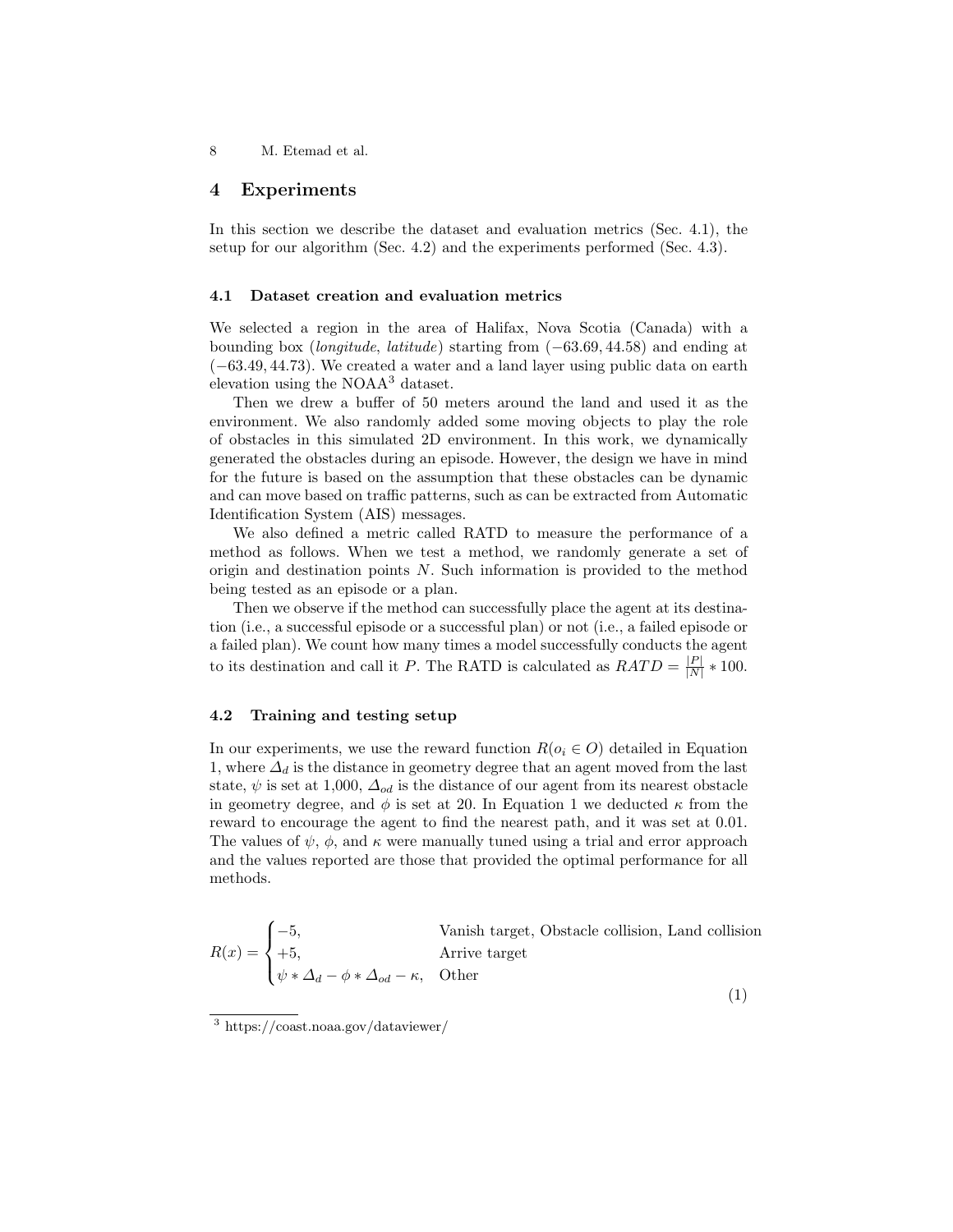In this work, we use a *target network* to adjust the action-values  $(Q)$  iteratively towards the target values as in [12]. The application of target network application is to reduce correlations with the target. In the work of [12], a reply buffer is proposed to eliminate relationships in the observation chain and to soften fluctuations in the data distribution, and we use the same idea here.

In our training phase, a training step includes 1,000 episodes or plans randomly executed to update our neural network parameters. Each of these episodes or plans includes an undefined number of training steps. We store i) the agent's state, ii) the agent's next state iii) the reward, and iv) the action, in a reply buffer with a size of 100,000 in the same way as introduced in [12].

We retrieve 3,000 items from this reply buffer after every 100 training steps. Every 200 training steps, the parameters of our model are copied to our target network. These values were configured empirically by trial and error tests.

In the training phase of our models we use the idea of exploit and explore which means the action of our agent is based on two types of learning [2]. First, exploring the environment randomly and measure the gained rewards. Second, exploiting the learned knowleadge by using the parameters of the trained neural network. In this work, we assigned the weight of 0.9 for the explore part and 0.1 weight for the exploit part. The weight of explore increases during the training so that in traing step 25,000 of our training, the weight of exploit becomes 0.9 and the weight of explore becomes 0.1. After training step 25,000, these weights are not changed.

#### 4.3 Result analysis and discussion

An experiment was conducted to answer the two following research questions. First, what is the rate of arriving at the destination if we randomly select some sets of origin and destination points for episodes? Second, how does this rate change by increasing the distance between the origin and destination points? We increased the distance between the origin and destination points using the following distances in degrees  $[0.01, 0.02, 0.04, 0.08, 0.16, 0.32]$ , which is roughly equal to [1364.59, 2729.11, 5457.90, 13004.68, 21824.01, 43627.70] in meters.

Figure 3 shows the results of our experiment for each training step.

Therefore, each point in Figure 3 represents the results of 100 tests while the x-axis shows the progress on the number of training steps in a  $10^2$  scale. Between each two points, we update the parameters of our models using 1,000 executions of episodes or plans so that they update the parameters of our network. In this experiment, we dynamically randomly add some vessels on the body of water to play the role of obstacles.

The results for VVN (Figure  $3(a)$ ) show that by increasing the distance between the origin point and the destination point, the percentage of successful trips decreases. In the experiment with a distance of 0.32 degree from origin to destination, the mean of RATD decreased from 79.44% (using VNPLV) to 24.13% (using VVN). These results show a weakness of VVN, as it is only good for near distance situations and cannot perform well in long-distance path planning. This is because (i) the search space of the agent increases when the distance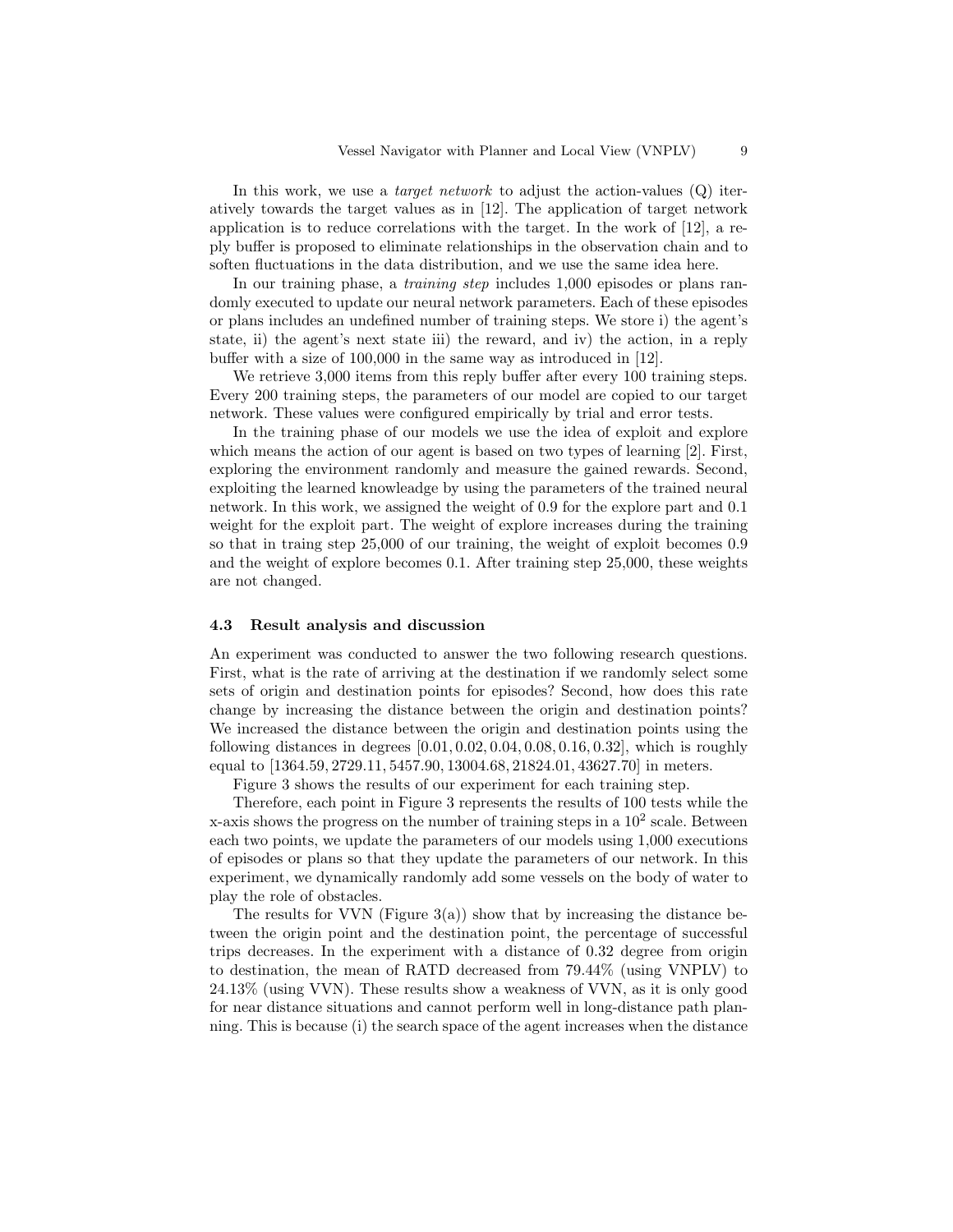

Fig. 3. Results of training of each model for different sets of distances between the start point and destination.



Fig. 4. Comparing the two vessel navigation methods using RATD for six category of distances after training models for 100,000 training steps

is longer, and (ii) the probability of selecting actions from a loop of actions can increase so that the agent can just move back and forth without arriving at its destination. In Figure 3(a) the shortest distance, shown by yellow, achieved the highest RATD. As can be seen, by increasing the distance, the VVN performance declined so that the mean of RATD was 24.13% for a 0.32 degree distance.

Figure 3(b) shows the result for the VNPLV.

The results shows that the performance of VNPLV is improved considerably, 55.31% on mean of RATD for a 0.32 degree distance, in comparison to VVN. The proposed method is more stable and learns better to navigate our agent, even with fewer episodes for training. This enhancement is because VNPLV is equipped with two crucial modules to benefit from rolling wave planning. First, the longterm planner provides a potential optimal path without considering the details of the movement. Second, the local view makes the decisions related to navigating the agent in the near future to avoid dynamic obstacles.

Figure 4 presents a high level comparison of all methods developed in this work. Figure 4 shows boxplots of the RATD for the distances of 0.01, 0.02, 0.04, 0.08, 0.16, and 0.32 degrees. As can be seen, VNPLV has the best performance values for all categories of distances. We used a T-test to compare the results of VVN and VNLPV methods which supports that there is a statistically signifi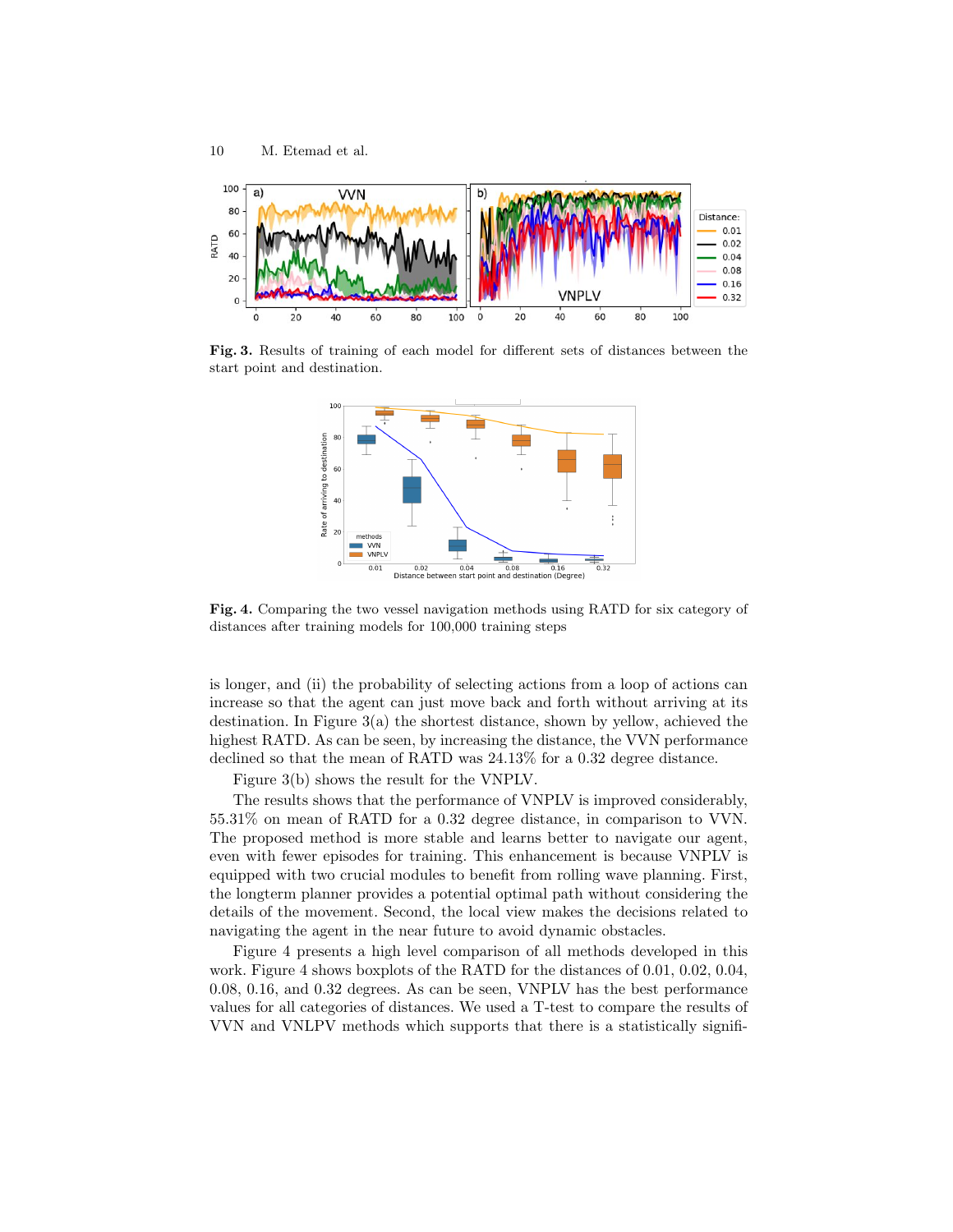cant difference between VVN and VNPLV p\_value=0.000019. The results show that the mean of the RATD for these two methods are statistically different, confirming that the performance of VNPLP is higher than the VVN for this experimental setup.

# 5 Conclusions and Future Works

In this work, we proposed a method to improve the performance of the RL Vessel Navigator model using the concept of rolling wave planning in agile methodology.

Our proposed method takes advantage of two planning approaches: 1) longterm planning using a path planner with the assumption of no obstacles to generate a potential efficient path, and 2) a short-term decision-maker that is the output of our reinforcement learning model to avoid dynamically generated obstacles and to navigate the agent in the near future.

Our experiments show that the use of a local view improves the performance of our basic model. However, its performance reduces when the distance between the origin point and destination increases. We address this weakness using a path planner to provide a potentially efficient path for the whole trip without the detail of movements. This is followed by a short-term decision-maker to navigate agents safely.

Although we applied the idea of adaptive planning from the agile methodology for autonomous navigation, it can be applied to any other domain to increase the agent's performance. We intend to expand our work in various ways. We want to connect our dynamically generated obstacles to AIS messages received from vessels and test our agent in an unknown environment with dynamic obstacles. In this way, we would like to change the core neural network with sequence model networks such as a combination of RNN and CNN to have a memory of the past agent actions. We also would like to add similar agents to the environment and define a global task to perform it simultaneously in the environment.

Acknowledgments The authors would like to thank NSERC (Natural Sciences and Engineering Research Council of Canada) for financial support, and Jennifer Strang, GIS Analyst at the Dalhousie University Libraries, for her help in preparing the geographic data for analysis. Computations were performed on the DeepSense computing platform. DeepSense is funded by ACOA, the Province of Nova Scotia, The Centre for Ocean Ventures & Entrepreneurship (COVE), Ocean Frontier Institute (OFI), IBM and Dalhousie University.

# References

1. et al., R.B.W.: Autonomous underwater vehicles (auvs): Their past, present and future contributions to the advancement of marine geoscience. Marine Geology 352, 451 – 468 (2014)